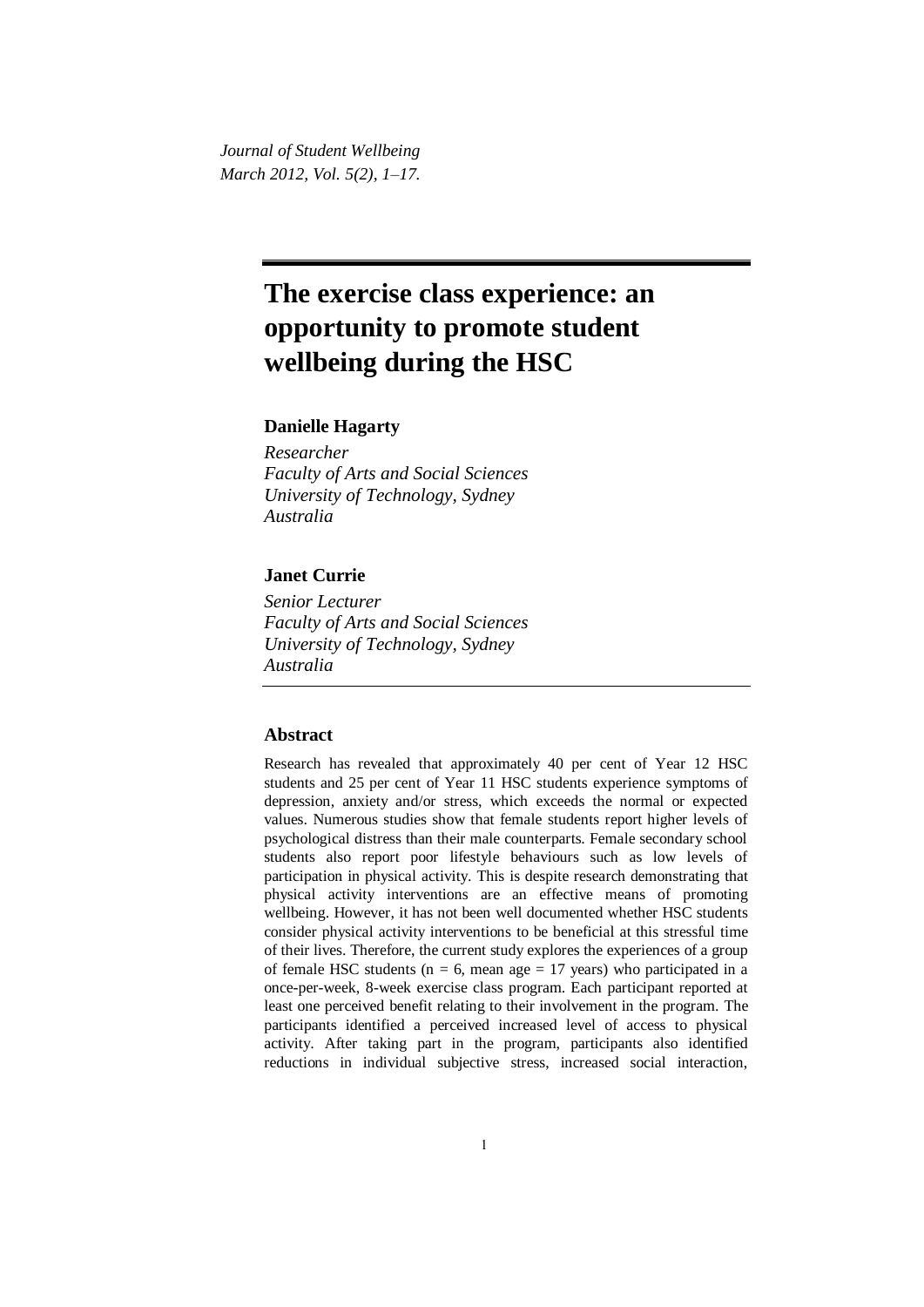improved self-esteem and improved mood states as perceived benefits of exercise class participation. We recommend that secondary schools in Australia focus on providing supportive environments for health by offering HSC students the chance to take part in conveniently located, free-of-charge exercise classes.

#### **Introduction**

Research suggests that completion of final secondary school examinations is a demanding process that has the capacity to impact negatively on the health and wellbeing of students (Einstein, Lovibond and Gaston 2000; Hodge, McCormick and Elliott 1997; McGraw et al. 2008; Robinson, Alexander and Gradisar 2009; Smith 2004; Smith and Sinclair 2000). This trend is evident in health data indicating that students completing their final years of secondary schooling experience levels of depression, anxiety and/or stress exceeding the 'normal' or expected values (Einstein, Lovibond and Gaston 2000; Hodge, McCormick and Elliott 1997; McGraw et al. 2008; Robinson et al. 2009; Smith 2004; Smith and Sinclair 2000, 2002). For example, a recent major study conducted in South Australia revealed that levels of depression, stress and anxiety detected among final year secondary students also surpassed normal or expected values. Greater than 10 per cent of male students and 20 per cent of female students reported severe or extremely severe levels of depression, anxiety and/or stress symptoms (Robinson et al. 2009).

## *Perceived sources and effects of HSC-related stress*

Elevated stress levels during the Higher School Certificate (HSC) may be attributed to a variety of sources (Smith and Sinclair 2000). The use of HSC marks to determine who gains entry into competitive tertiary courses produces an atmosphere of pressure for some students. It can influence students to perceive the HSC as having 'lifelong' significance or an influence on one's ultimate career (Smith and Sinclair 2000). Additionally, the increased study workload experienced during this stage, perceived external pressure from parents and teachers, and low self-efficacy have been identified as contributing factors to heightened stress levels during this final phase of schooling (Smith 2004).

Elevated stress associated with the HSC has been linked with poor academic performance, decreased self-efficacy and decreased self-esteem (Smith 2004). However, some students experience levels of stress evoking more serious concern. McGraw et al. (2008) revealed that approximately 20 per cent of HSC students in a relatively large sample reported having thoughts of self-harm. In addition, a report by the NSW Commission for Children and Young People revealed that 10 suicides between 1996 and 2000 were linked with HSC stress (Robinson et al. 2009).

As well as experiencing the direct health impacts of 'HSC-related stress', this stage of schooling can have a negative impact on a student's overall quality of life (McGraw et al. 2008). Robinson et al. (2009) revealed that a number of students experience sleep disturbances including a lack of sleep, which interacts with study demands in multiple ways. That is, the increased workload and stress during this phase of schooling impacts on time available to sleep and the quality of sleep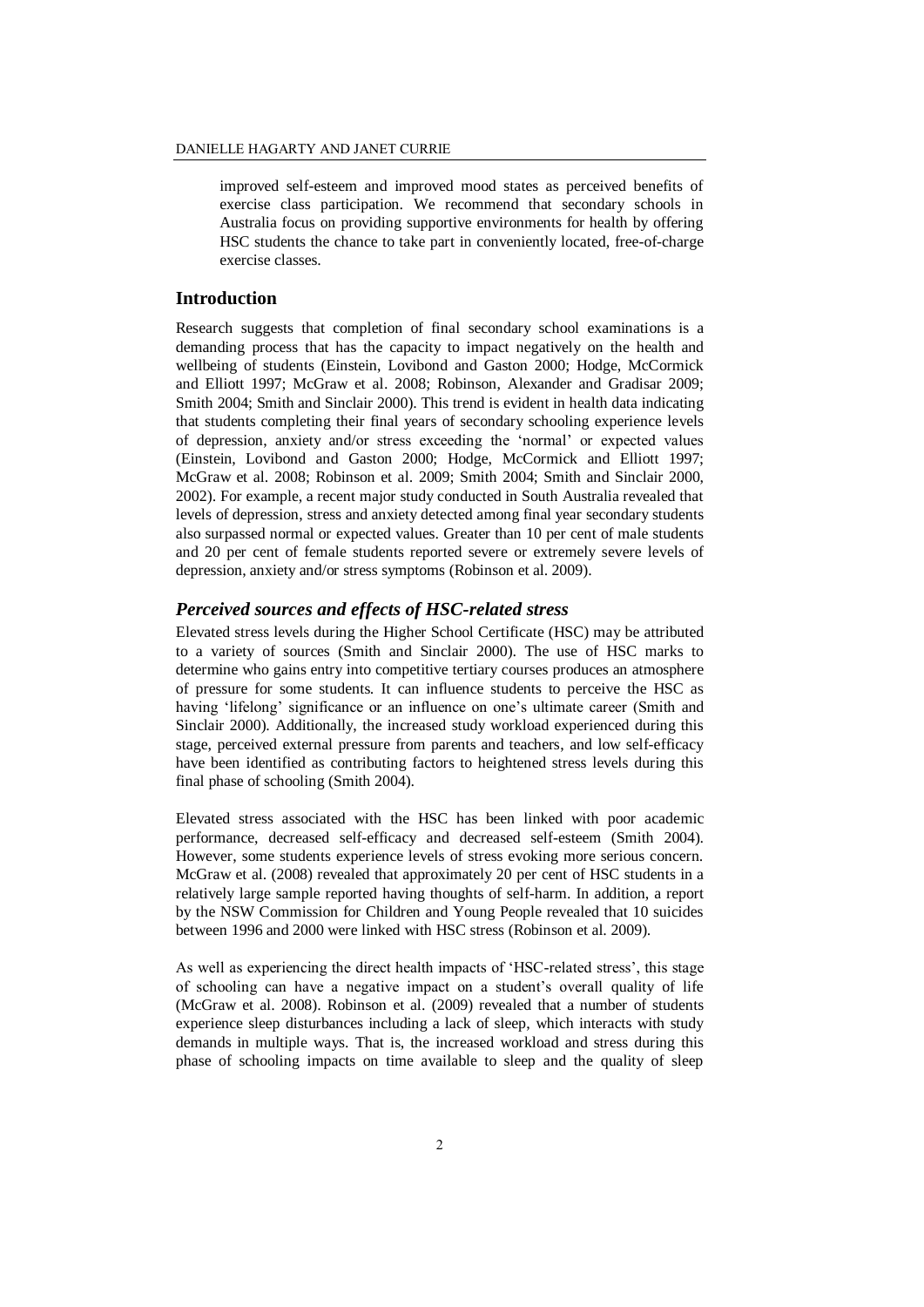experienced. On the other hand, a lack of sleep impacts on a student's ability to study effectively and to cope with the demands and stress of student life during the final school year (Robinson et al. 2009).

A lack of family, peer and school connectedness during the final years of secondary schooling is also linked with elevated levels of depression, anxiety and/or stress (McGraw et al. 2008). The reduction in a student's level of connectedness with their family and peers is due to the demands that Year 12 places on a student's time availability and stress levels, causing a significant strain on relationships. McGraw et al. (2008) also stated that a lack of connectedness can heighten the stress a student experiences during this phase of schooling. However, maintaining healthy relationships with family and peers can act as a protective factor for psychological health and wellbeing (McGraw et al. 2008).

## *Reducing the burden of HSC stress*

Easing the competitive nature of the HSC and eliminating the idea of 'winners and losers' has been one strategy proposed by policy makers to help reduce stress caused by the HSC (Smith and Sinclair 2000). Smith and Sinclair (2000) also argue, however, for more consideration to be given to the motivational styles of students, methods of dealing with stress and with negating poor mood associated with completing the HSC.

A number of programs have since been designed to address the psychological wellbeing of HSC students; however only one known health promotion intervention has previously been published in this field (Currie 2010). Robinson et al. (2009) cited the lack of research conducted as being due to the concerns of teachers and parents about the potential stress and disruption to students as a result of them participating in research projects on top of existing workloads.

Generally, psychological intervention and counselling is the method most often recommended for students experiencing stress associated with the HSC (Gaston 2008). A number of programs have also evolved that attempt to educate students about coping and stress management strategies for use during the HSC. The 'Taking Charge – Management of Stress, Anxiety and Depression' program run by the Health Psychology Unit at University of Technology, Sydney (UTS) is designed to equip students with personal skills to help enable them to 'take control' of upsetting emotions (UTS 2009a). The 'Taking Charge' program is run in groups for students in Years 10, 11 and 12 who are experiencing high levels of stress, or symptoms of anxiety or depression. The program runs for eight weekly sessions of 1½ hours each, and aims to teach participants a range of coping strategies to help them manage some of the challenges that they are dealing with.

The program targets students who may be experiencing worry; anxiety; depression; low self-confidence; problems with peers, family or school; withdrawal from friends or family; physical symptoms such as headaches, sleep problems and exhaustion; and concerns about the future. The program aims to equip participants with various practical strategies to help them manage their mood, solve problems and overcome obstacles to making progress. Topics covered in the program include identifying the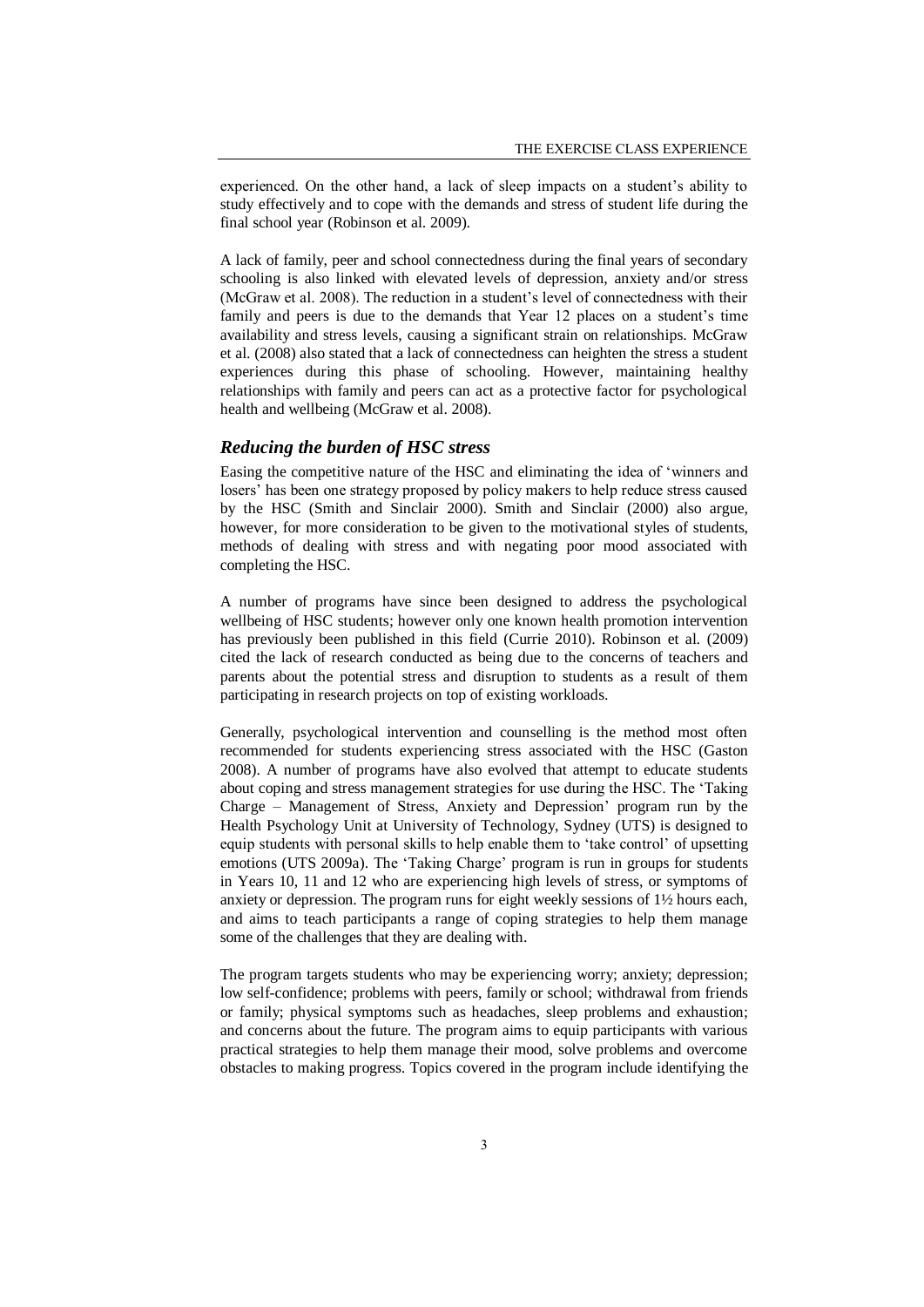triggers to stress, reactions, problem solving, challenging self-defeating thoughts and 'self-talk', setting goals, effective communication, mood enhancing techniques, improving self-esteem and managing anxiety.

The Health Psychology Unit's 'Managing HSC Stress' program is also run free of charge in small groups for students in Years 11 and 12 who are undertaking the HSC, or HSC subjects. The program runs for four weekly sessions of 1½ hours per session, and aims to provide participants with a range of coping strategies to help them manage some of the challenges associated with Year 12. The program targets students who may be experiencing high levels of stress, anxiety or frustration, depressed mood, difficulties with time management, procrastination, poor concentration, withdrawal from friends or family, or physical symptoms such as headaches, sleep problems and exhaustion. The program is also run in small groups. Within a friendly and supportive environment participants learn coping strategies and talk to other students who are experiencing similar situations. Topics covered in the program include understanding the stress reaction, identifying personal stressors, identifying and challenging self-defeating thoughts, or 'self-talk', problem solving, positive actions to reduce stress, relaxation techniques and goal setting.

'The program teaches skills that can be helpful in any stressful situation', said UTS health psychologist Megan Varlow:

It can also be useful for students who are struggling with anxiety, low self-esteem or low mood. It's about understanding what triggers stress and how some simple planning and organisational tools can head it off long before it gets to the panic stage. The beginning of the year is the time to get those skills in place. By the time exams are looming there's much less chance of being able to take a step back and change how you're thinking. (UTS 2009b)

The Health Psychology Unit is part of the UTS Faculty of Science and offers the free programs at its premises adjacent to the Royal North Shore Hospital at St Leonards, Sydney, or on-site at individual schools, as requested.

Macquarie University offers a similar program, called the 'Study without Stress Program' (Macquarie University 2011). 'Study without Stress' is a new program being offered at the Macquarie University's Emotional Health Clinic. It has been specifically designed to target the difficulties many students express they have in coping with the building stress during Years 10, 11 and 12. The program teaches students cognitive and behavioural skills to manage the stress of the increased workload and pressure for performance associated with the HSC, including understanding stress, stress management, challenging unhelpful thinking styles, managing high workloads, dealing with exam anxiety, tips for managing procrastination, tips for keeping perfectionism under control, problem solving and creating a study–life balance.

The clinic describes the program as ideal for students already experiencing high stress levels. However, it is also very beneficial for students who are in the early stages of the HSC, to learn skills to deal with the increased stress that they will face as the HSC period continues. The Macquarie University program is individually tailored to each adolescent client, in a one-to-one format. However, the program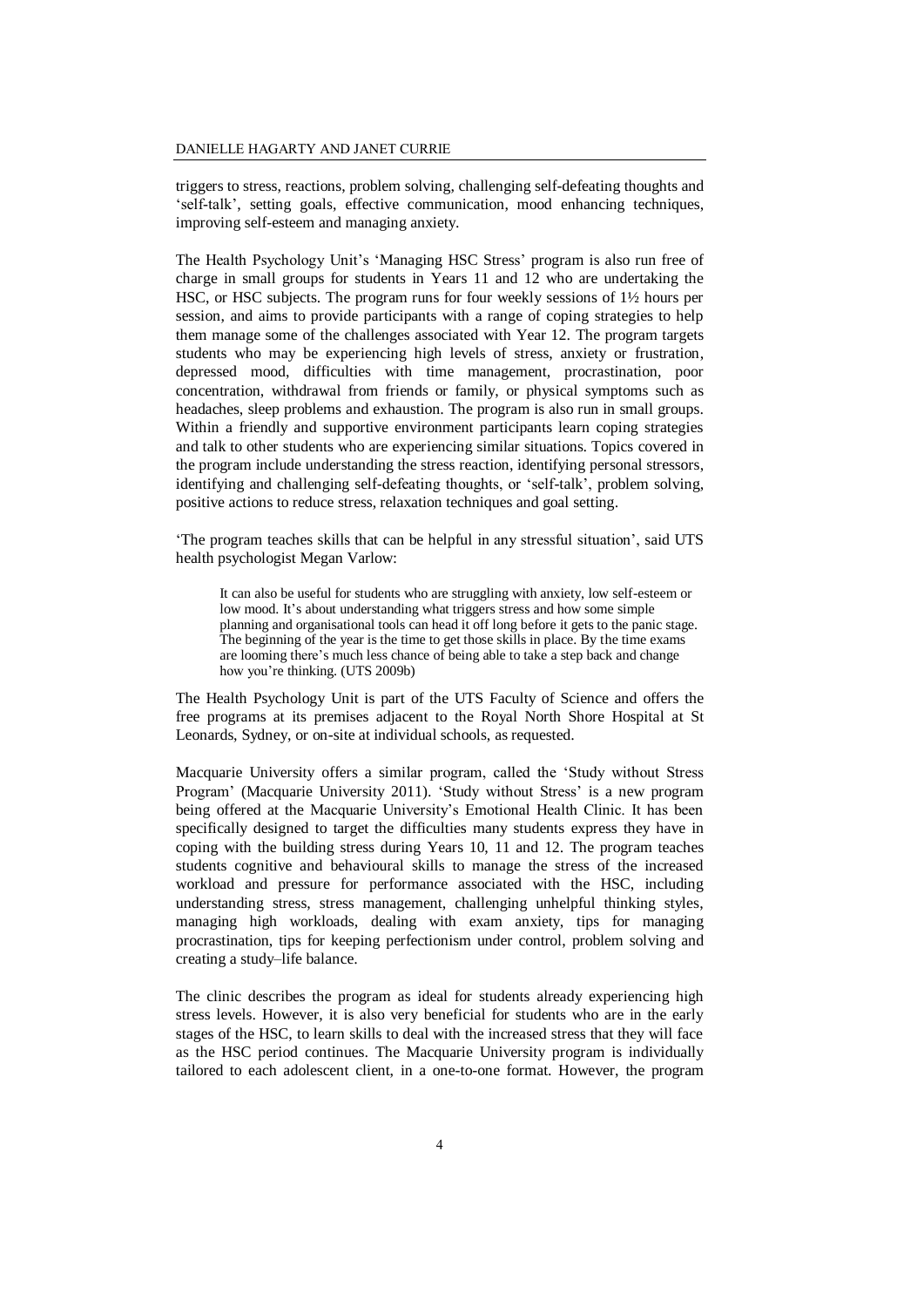involves fees similar to private clinician or psychologist rates (Macquarie University 2011).

These particular programs play a significant role in managing and supporting students experiencing depression, anxiety and/or stress during the HSC. However, there is a clear need for further research into self-help and preventive lifestyle approaches that may empower students to adopt ongoing forms of self-administered stress management or enhanced wellbeing.

## *Physical activity strategies addressing HSC stress*

The poor lifestyle behaviour patterns currently prevalent among female HSC students indicate a great deal of room for improvement. Rates of physical activity are alarmingly low among Australian students, particularly girls. Results of the NSW Schools Physical Activity and Nutrition Survey (Booth et al. 2006) showed that 31.7 per cent of adolescent girls do not engage in sufficient physical activity. Another study revealed that only 10.8 per cent of female final year students are sufficiently active (Scully et al. 2007). An important point to consider is the consistent decline in physical activity participation with age (Booth et al. 2006). These patterns emerging from the wider literature indicate that the period of adolescence forms a critical window of opportunity to promote and increase physical activity participation for females and to prevent longer-term drop-out.

These trends of poor participation peaking at Year 11 and 12 occur when the 'compulsory' sport that was part of the regular Years 7–10 physical education curriculum ceases to be part of the senior student's regular school routine. Opportunities to access free, conveniently scheduled and enjoyable, safe programs of choice available through school sport therefore dramatically decreases at a time when students may ironically be most inactive because of high study loads.

Currie (2010) investigated the experiences of female HSC students participating in an exercise class program. Similar to the aims of this study, Currie explored the experiences of a group of eight HSC students in Sydney, Australia (mean age  $= 18$ years) participating in a pilot program of weekly exercise classes for 10 weeks. The exercise classes were comparable to this study's, involving a warm-up, low-impact aerobic exercises, muscle conditioning, cool down and relaxation components, all with a music background. However the classes were made available at an offcampus, community-based location. The focus group data revealed that for the students the main reasons for attending included to gain mental and physical fitness benefits. Students mentioned feeling more focused and able to study following the class. The findings suggested that taking part in exercise classes offered a simple and effective strategy to assist HSC students to cope more effectively with exam stress.

While Currie's (2010) study showed that the program seemed initially acceptable to the target group, transport was considered a barrier. Also, the researchers concluded that further research in additional settings using data triangulation was warranted to assess the feasibility of the program. As a result of the first concern, our study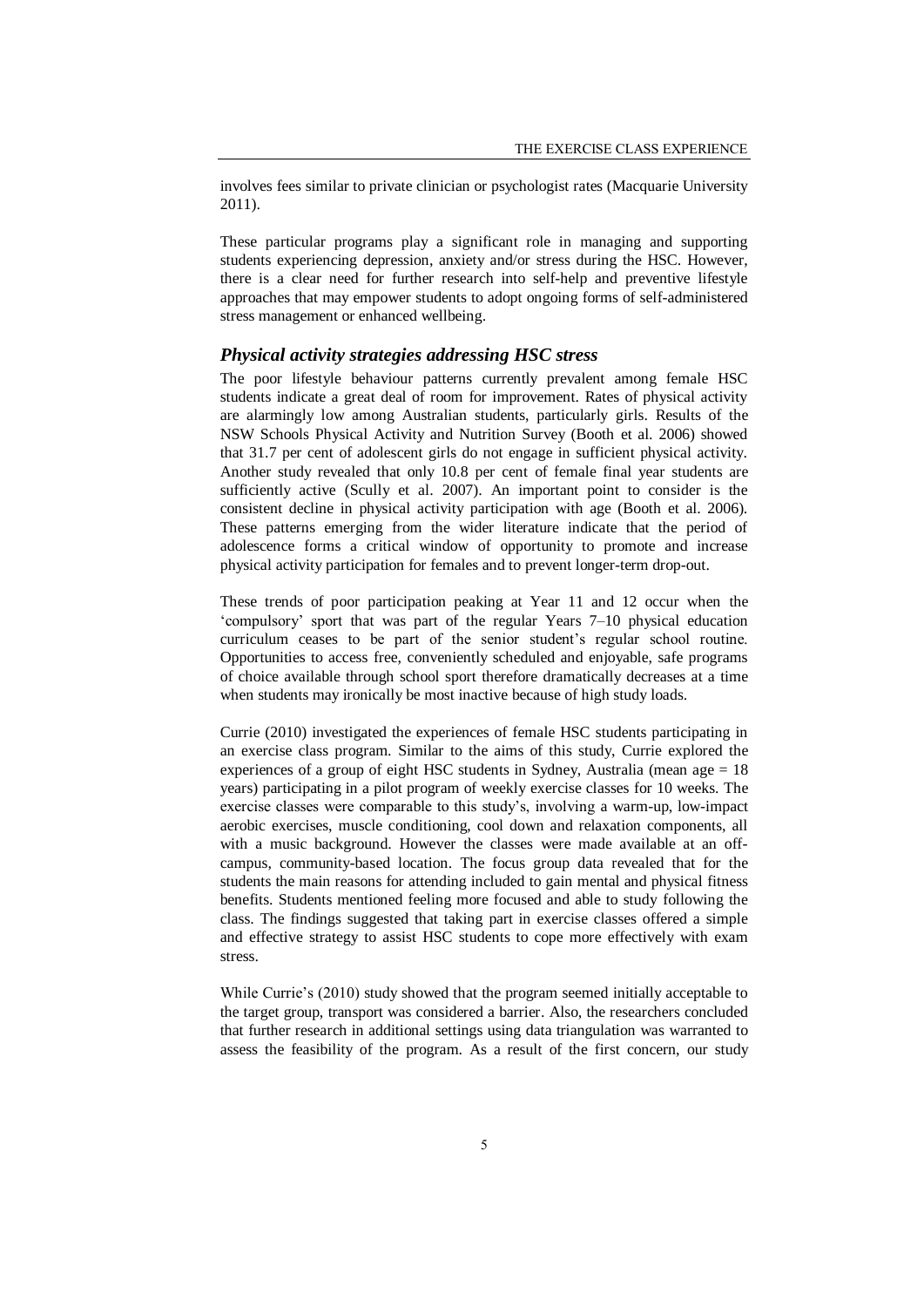offered classes at an 'on-site' school setting, with the hope of increasing convenience and accessibility for students.

A study conducted in India found that physical activity participation in the form of yoga had significant benefits in reducing academic stress and enhancing wellbeing among secondary students (Venkataramana, Poomalil and Shobhasree 2008). Although research on this topic is fairly limited, it does suggest the possible success of an intervention designed to increase physical activity participation as a means of targeting the issue of student mental health and wellbeing during the HSC (Hagarty and Currie 2010). Furthermore, students could possibly gain the wider lifelong benefits and lifestyle skills that participation in physical activity may offer. While one-on-one counselling may be beneficial for the extremely stressed student, participation in physical activity may be a more preventive and sustainable health promotion strategy.

It is important that students in the final years of secondary schooling maintain healthy lifestyle behaviours to help optimise academic performance and maintain a sense of wellbeing. The wider exercise science research demonstrates the mental health benefits of engaging in physical activity (Craft et al. 2007; Ströhle 2009; Greenwood and Fleshner 2008; Knapen et al. 2009). However, with the paucity of research to date evaluating the mental health and wellbeing benefits of a physical activity intervention designed for HSC students, this study aimed to further investigate the experiences of a group of female HSC students who participated in an 8-week exercise class program.

#### **Method**

A sample of convenience including six female HSC students (mean age = 17 years) took part in a group exercise class conducted within two schools, once per week for 8 weeks during the second school term of the year in Sydney, Australia ( $n = 4$  at High Hills Secondary School,  $n = 2$  at Ocean View High). We used a purposeful sampling technique as outlined by Patton (1990) to access information of central importance to the study, that is, the experiences of female HSC students taking part in the program. The exercise class program consisted of one-hour 'aerobics' classes with warm-up, aerobic conditioning, muscle conditioning, stretching and relaxation components held during a free period at the students' own school setting and led by one of the researchers. The participants were those students who responded to flyers placed around the school advertising the free classes and voluntarily turned up at the classes. Prior to the commencement of the study, ethical approval was obtained from the Human Research Ethics Committee at the University of Technology, Sydney. All participants were categorised as 'apparently healthy' according to the Sports Medicine Australia (2005) Pre-activity Screening Questionnaire. Table 1 below outlines a brief description of each participant.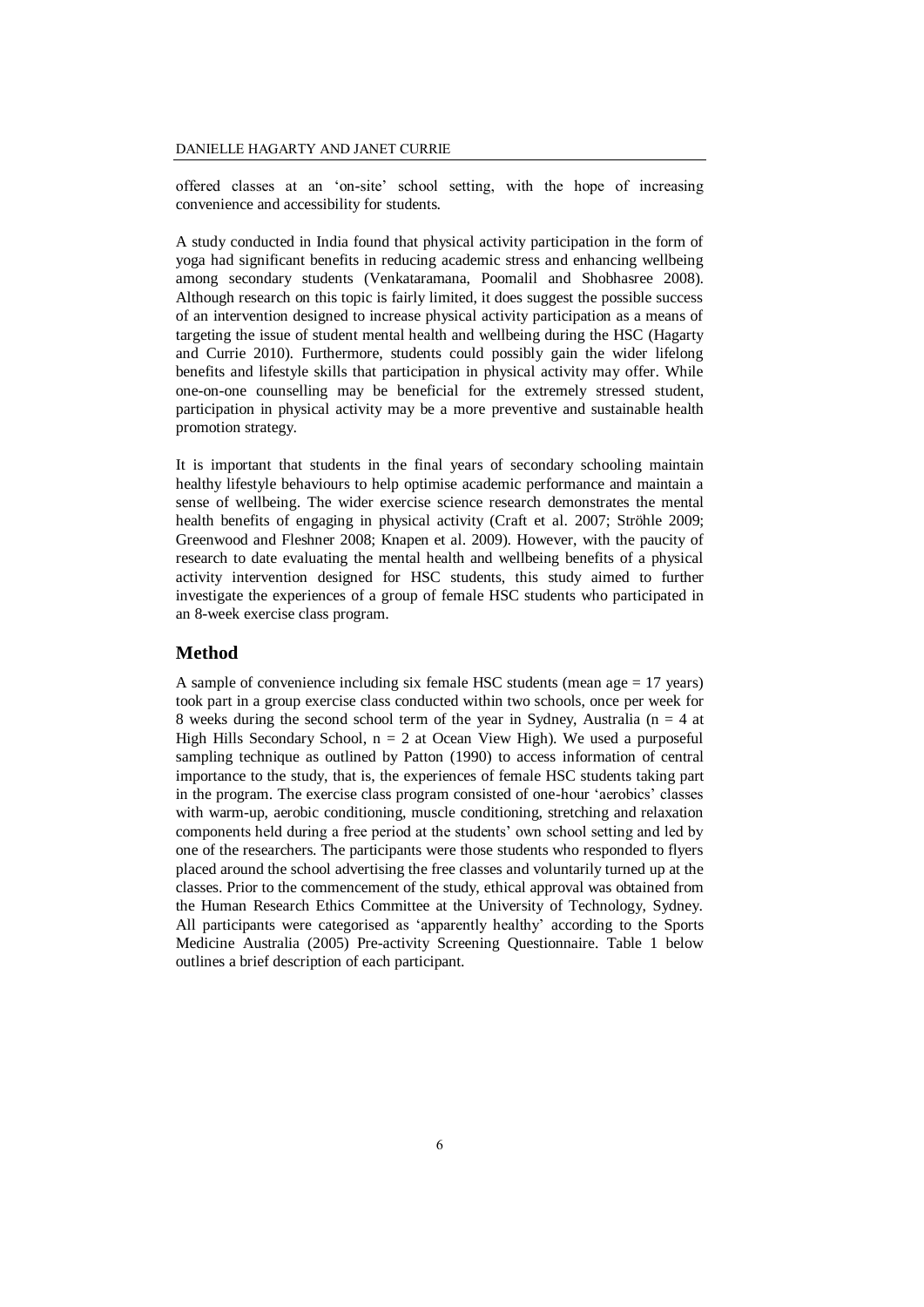| Table 1: Participant personality types |  |  |  |
|----------------------------------------|--|--|--|
|----------------------------------------|--|--|--|

| Name       | Personality description                                                                                                                                                                                                                                                                      |
|------------|----------------------------------------------------------------------------------------------------------------------------------------------------------------------------------------------------------------------------------------------------------------------------------------------|
| Esther     | Esther is a very quiet and reserved student. She is<br>studious<br>ambitious<br>and<br>with<br>very<br>clear.<br>significant goals for the HSC. Esther is generally<br>not very outgoing or overly confident with regard<br>to participating in physical activity.                           |
| Chardonnay | Chardonnay is a dedicated and diligent student.<br>She places a great deal of importance on the HSC<br>yet also displays a sense of priority in terms of<br>maintaining a healthy lifestyle.                                                                                                 |
| Katie      | Katie is a very outgoing, social and lively student.<br>She is quite comfortable with taking part in all<br>forms of physical activity and has a clear passion<br>for health and fitness.                                                                                                    |
| Jasmine    | Jasmine is a sociable, enthusiastic and confident<br>student. She lacks confidence with some forms of<br>physical activity but is very willing to participate<br>regardless.                                                                                                                 |
| Ella       | Ella is a less focused student in terms of her<br>studies but is quite involved with co-curricular<br>activities, particularly team sports. Ella is quite<br>easily persuaded by social influences and places a<br>great deal of importance<br>on maintaining<br>popularity among her peers. |
| Georgia    | Georgia is very committed to her studies and<br>family priorities. She is a quiet and less confident<br>student but appears to be quite eager to take part<br>in physical activity.                                                                                                          |

We adopted an exploratory technique using a grounded theory approach to evaluate the participants' experiences. Qualitative data collection methods help provide depth, detail and access to the individual perspectives of the participants (Patton 1990). Therefore we used techniques including questionnaires, focus group interviews and participant observation to help gain a clearer understanding of participants' thoughts, feelings and lived experiences regarding the exercise program within the context of their daily lifestyles.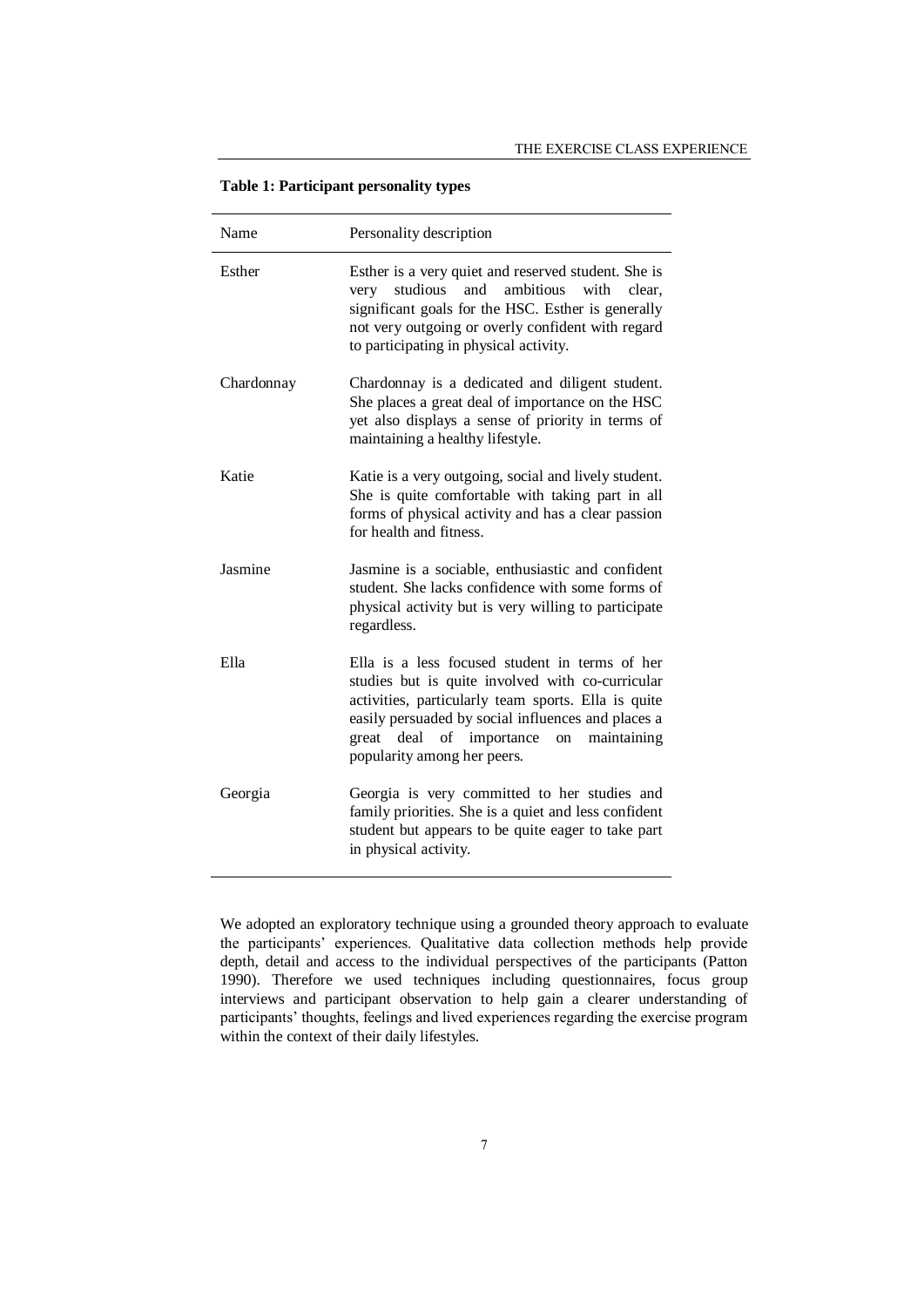The instruments included an initial written questionnaire investigating perceptions of physical activity. This was completed prior to the commencement of the 8-week exercise class program. The researcher/class leader maintained a participant observation diary, consisting of notes taken by her regarding the participants' behaviour at every weekly class. An interview schedule consisting of broad, openended questions regarding the participants' general experiences of completing the HSC and their experiences within the program were used to guide the focus group conversations. A final written questionnaire was completed at the conclusion of the 8 weeks to access overall feedback on the exercise program and participant experiences as a whole.

The data were transcribed verbatim onto a word processing package and analysed using the grounded theory techniques outlined by Strauss and Corbin (1998). We conducted a microanalysis whereby the data was read carefully and coded systematically. We adopted an open-coding process in which we examined each sentence closely and designated a relevant concept label (Strauss and Corbin 1998). Following the open-coding process, we applied an axial-coding technique. We fractured and reorganised the data by relating similar concepts in order to identify the major themes and categories present within the data (Strauss and Corbin 1998). The next section reports the main findings of the study.

## **Findings**

When we asked the participants to describe the overall experience of participating in the 8-week exercise class program, a number of themes and concepts arose. Throughout the data collection process, it was often evident that the participants felt that as a result of taking part in the program they had immediately improved their access to physical activity. The program was typically described as an 'opportunity to stay active during the HSC' (Jasmine). Participants described the program as having the capacity to increase their level of motivation to take part in physical activity within the program and also in addition to the program. It was described as a 'dose–response' relationship, that is, the more classes they attended, the more they were motivated to attend and even to feel like participating in other forms of physical activity.

All participants believed that the program provided benefits including reduction in stress levels and an overall improvement in general health and wellbeing. Two comments illustrating this concept included one from Katie, who said, 'I found the program overall really helpful in terms of relieving stress', and Jasmine, stating 'My overall wellbeing has improved immensely through my participation in this program'. Chardonnay stated that 'It has been very helpful in minimising my stress levels especially concerning school', while Jasmine revealed that her involvement within the exercise class program helped her to feel empowered in terms of dealing with stress. At the conclusion of the 8-week program, Jasmine said, 'I feel like I am more capable of dealing with stress and I find it surprising that I don't experience great stress at exam times, for now anyway'. These findings exemplify those of Greenwood and Fleshner's (2008) study, showing that 'longer-term' stress relief resulting from participation in physical activity may be associated with neural adaptations that improve the brain's susceptibility to stress.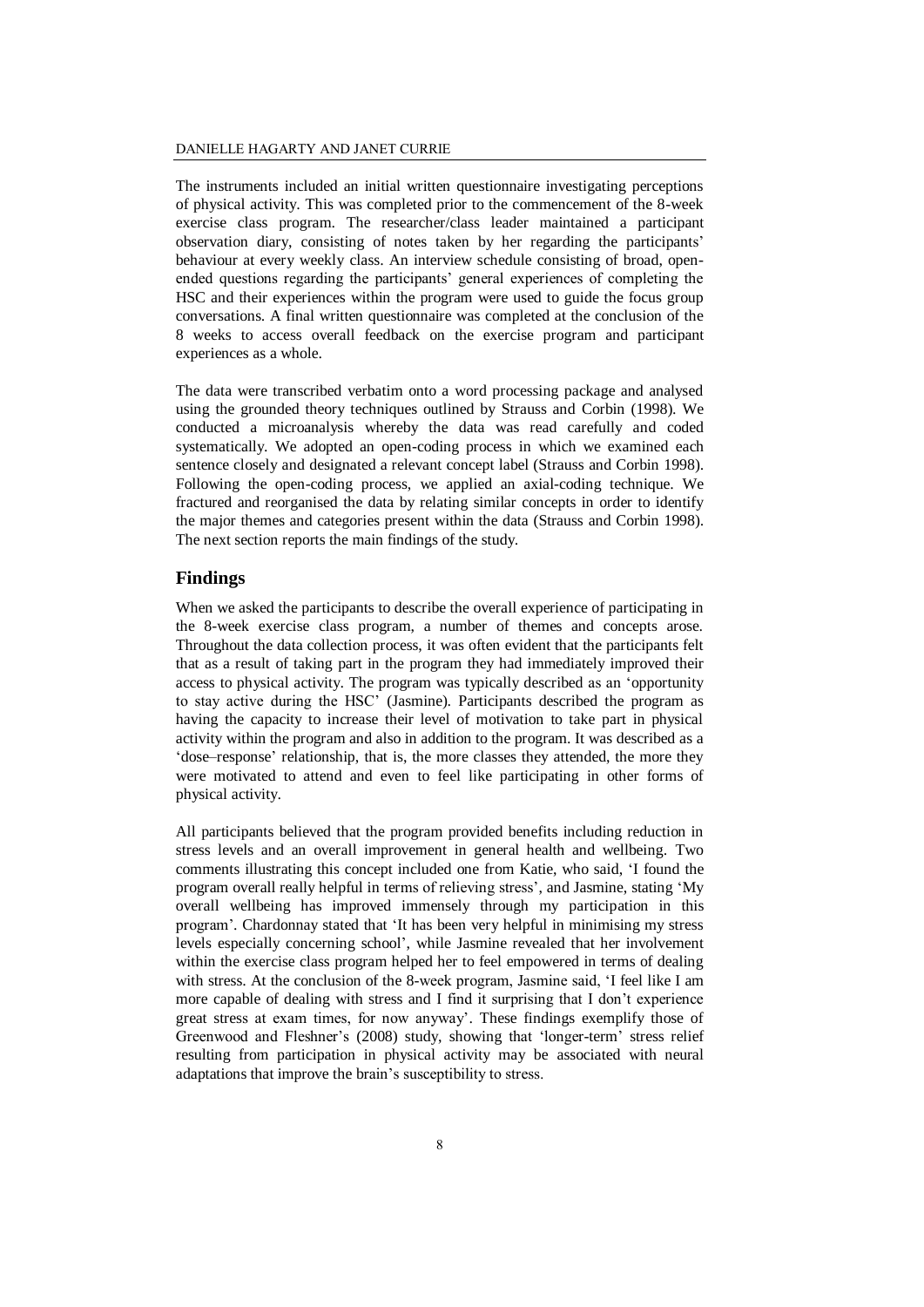Improvements in self-esteem were another common benefit identified by all students, with Katie explaining, 'It's given me more confidence to do things and makes me feel better about myself'. Improving self-esteem was defined as 'mak[ing] the girls feel better about themselves'. Katie described this phenomenon: when 'I've just done some exercise and it makes me feel good'. Similarly, Chardonnay said, 'When I do the exercise I feel better about myself'. It might be possible that these improvements were linked to the esteem support or bolstering of the girl's sense of competence provided by the instructor's positive feedback or from 'mastering' the exercises in the class itself (Carless and Douglas 2010).

Social interaction was also seen as a benefit of taking part in the program. Chardonnay stated, 'Exercising while hanging out with friends keeps me motivated'. Jasmine linked the social aspects of the program with helping her to become more active, as 'Being with other people has given me the opportunity to break down the barriers'. The researcher observed that the program provided an opportunity for students to socialise while taking part in the classes. The girls would laugh and talk to each other throughout the program and appeared as though they were enjoying the social aspect of the program. During the weekly classes the researcher also observed that students would often walk past the exercise class, observe their peers and ask if they could join in. Each week participants would often arrive at the class with a friend and patterns began to emerge whereby if one person was absent their friend(s) were likely to be also.

Finally, four out of the six participants reported perceiving improvements in their subjective wellbeing immediately following the exercise classes. They described this as an enhancement of mood or feeling happier and more energised. Jasmine described her experience as 'feeling more rejuvenated and energised'. They described the program as a fun and enjoyable experience with the capacity to boost their energy levels, increase their happiness and provide something to look forward to: 'I always looked forward to participating' (Chardonnay). This finding is consistent with the wider literature which shows a positive correlation between physical activity and improvements in mood state, even following a single session (Hoffman and Hoffman 2007).

The findings suggest that exercise class participation may provide opportunities for improved social and emotional wellbeing among female HSC students. Figure 1 encapsulates the main themes to emerge from the qualitative data, from the students' point of view. Increases in subjective social and emotional wellbeing included perceived reductions in stress, increased social interaction, and improved mood, self-esteem and self-efficacy. These findings are consistent with the wider literature regarding physical activity and its capacity to confer improvements in social and emotional wellbeing (Church and Blair 2009; Jiménez et al. 2008; Rennemark et al. 2009; Ströhle 2009). It is widely reported in the exercise science and sports psychology research that physical activity has a small-to-moderate beneficial effect on anxiety reduction and stress reactivity (Biddle and Mutrie 2001). It is also believed that physical activity can act as a 'distraction' from unpleasant events or negative stimuli. This subsequently plays a key role in reducing stress levels (Ng, Dodd and Berk 2007).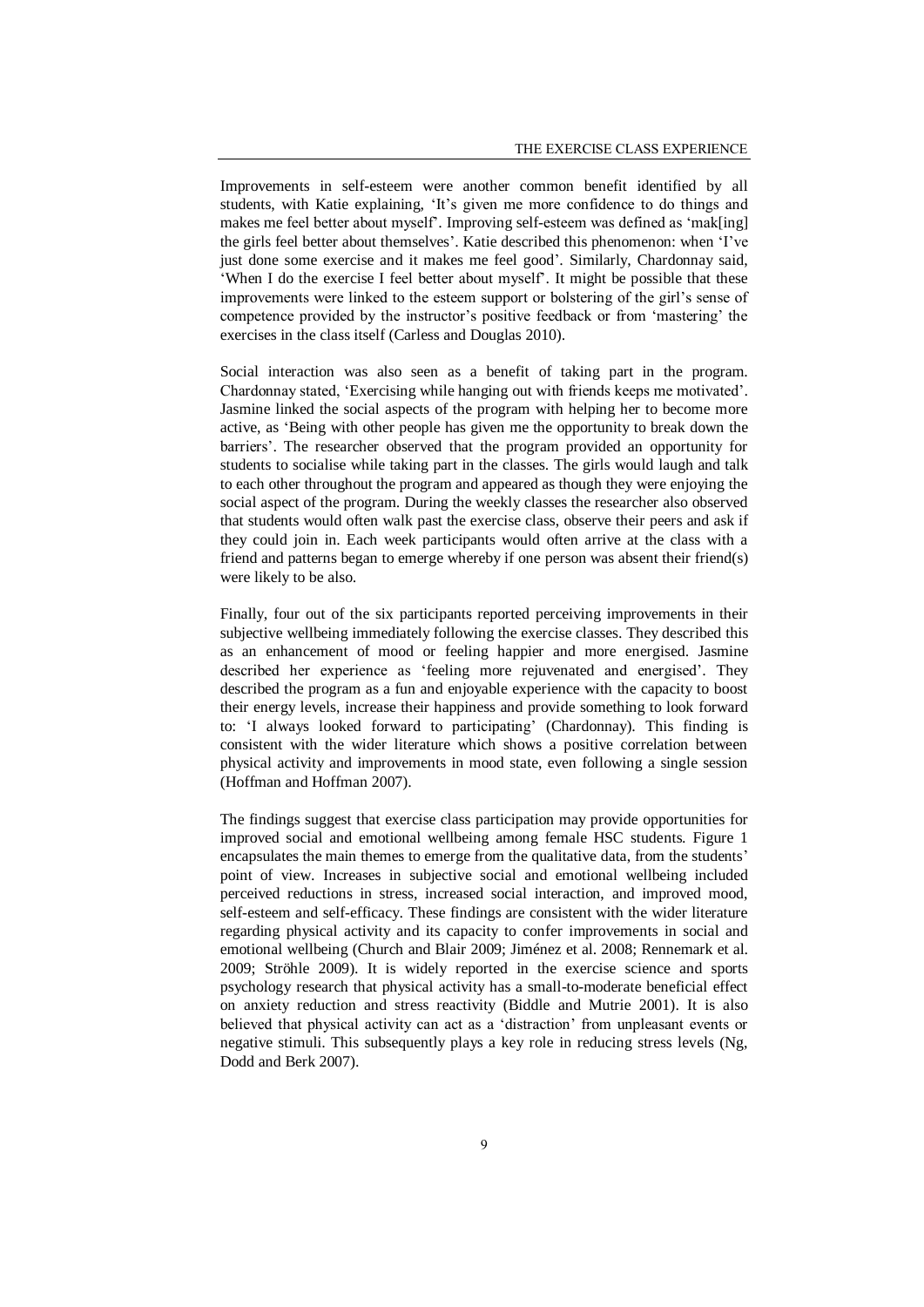

**Figure 1: The perceived opportunities for experiencing perceptions of wellbeing associated with exercise class participation among female HSC students (Illustration: Hagarty, 2011)**

According to the students, participation was characterised by perceived increased access to physical activity and social interaction benefits. Social support and interaction is a key factor likely to motivate participation in physical activity (Neumark-Sztainer et al. 2003). Physical activity research points to the increased social connectedness made possible from relationship building, social support, shared experiences, activities and interactions with others. Physical activity incorporating moving together as a group or opportunities for social interactions and connection may offer a relational orientation, which may be more appealing to women than a performance-oriented involvement (Carless and Douglas 2010). This holistic social experience inherent in the physical activity might have been the primary factor promoting relief from the day-to-day stresses of the HSC experience for this group of students. The next section discusses the findings.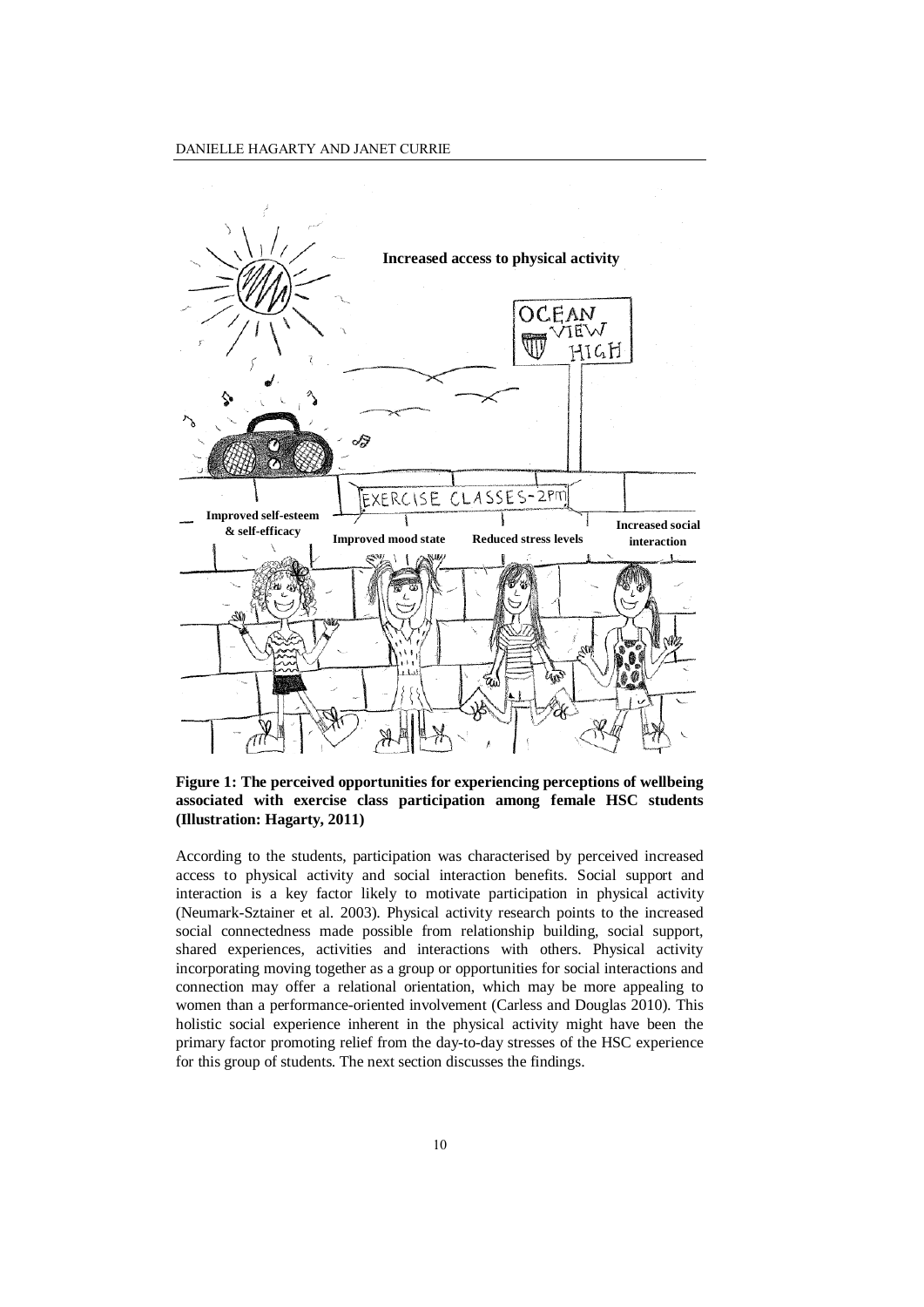## **Discussion**

Each student linked participation in the classes with at least one perceived benefit. Perceived individual improvements in subjective mental health and wellbeing associated with the exercise classes were the most significant changes experienced by all participants. The program offered an opportunity for social interaction and provided a healthy 'distraction' from the worries and stress of HSC life. These findings are consistent with those regarding improvements in acute and overall mood state following exercise (Hoffman and Hoffman 2007; Peluso and Andrade 2005). The findings regarding stress relief and relaxation associated with the program are congruent with the related literature (Greenwood and Fleshner 2008; Knapen et al. 2009; Raglin 1990; Salmon 2001). Increased self-esteem associated with participation in the program is consistent with Spence, McGannon and Poon's (2005) findings, and increased motivation to be physically active through increased self-efficacy regarding physical activity is consistent with Dishman et al.'s (2004) findings.

The findings of the current study have led to the development of the grounded theory that exercise classes might promote social and emotional wellbeing among female HSC students. Participation in the classes had a positive impact on various aspects of the participants' reported health and lifestyle, specifically perceived subjective social and emotional wellbeing. The students also identified that engaging in these activities increased their perceived motivation levels regarding physical activity participation, thus fostering the greater inclusion of health-promoting behaviours as part of their overall lifestyles. Figure 2 provides a diagrammatic representation of the theory for perceived improvements to wellbeing expressed by participants related to taking part in the program.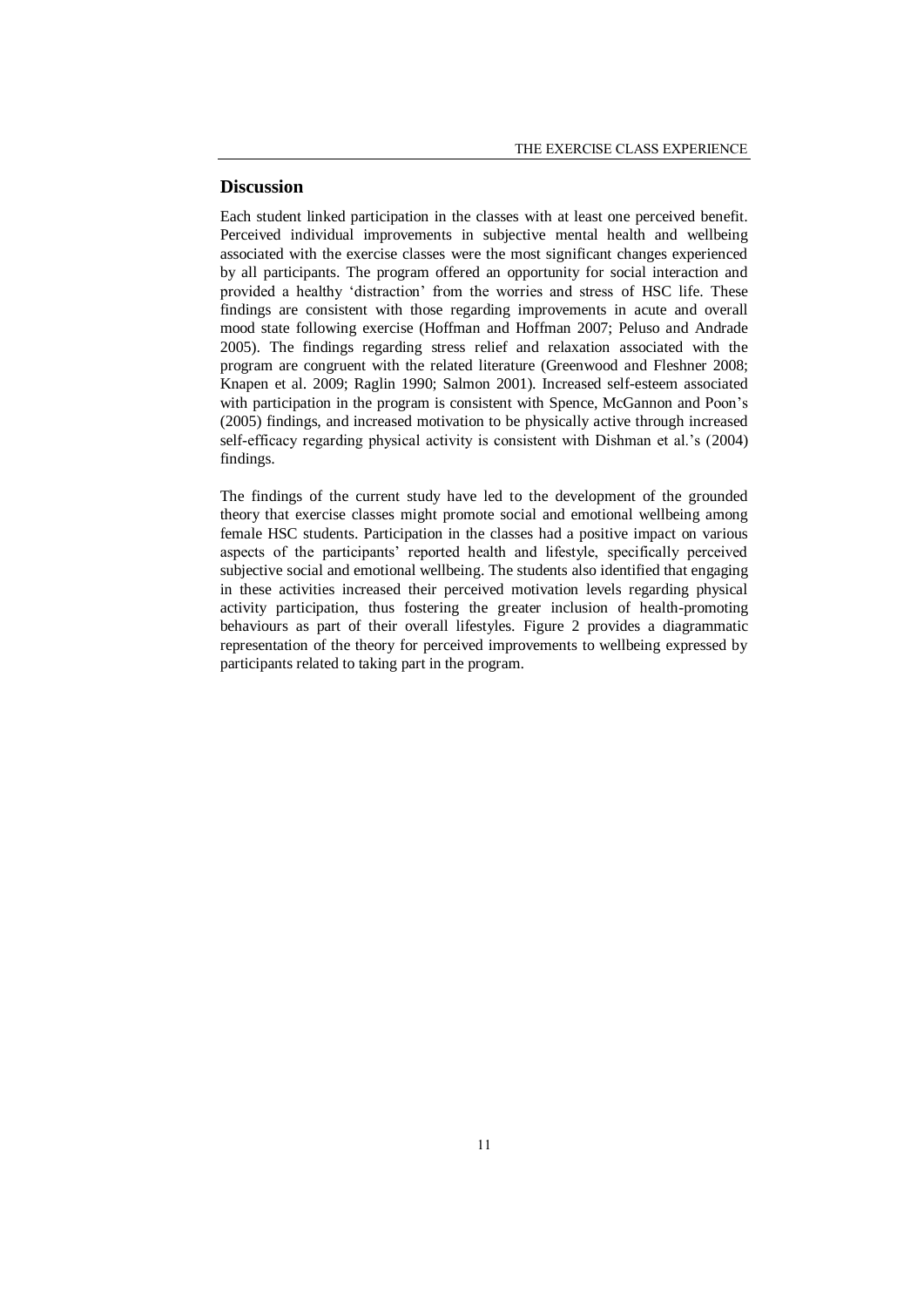DANIELLE HAGARTY AND JANET CURRIE



**Figure 2: Perceived benefits of exercise class participation among female HSC students**

The mechanisms of the relationship reported by the participants between physical activity and increased wellbeing may include increased social interaction through exercise class participation, social support and connectedness, improved mood states, and increased self-efficacy and resilience. These findings are consistent with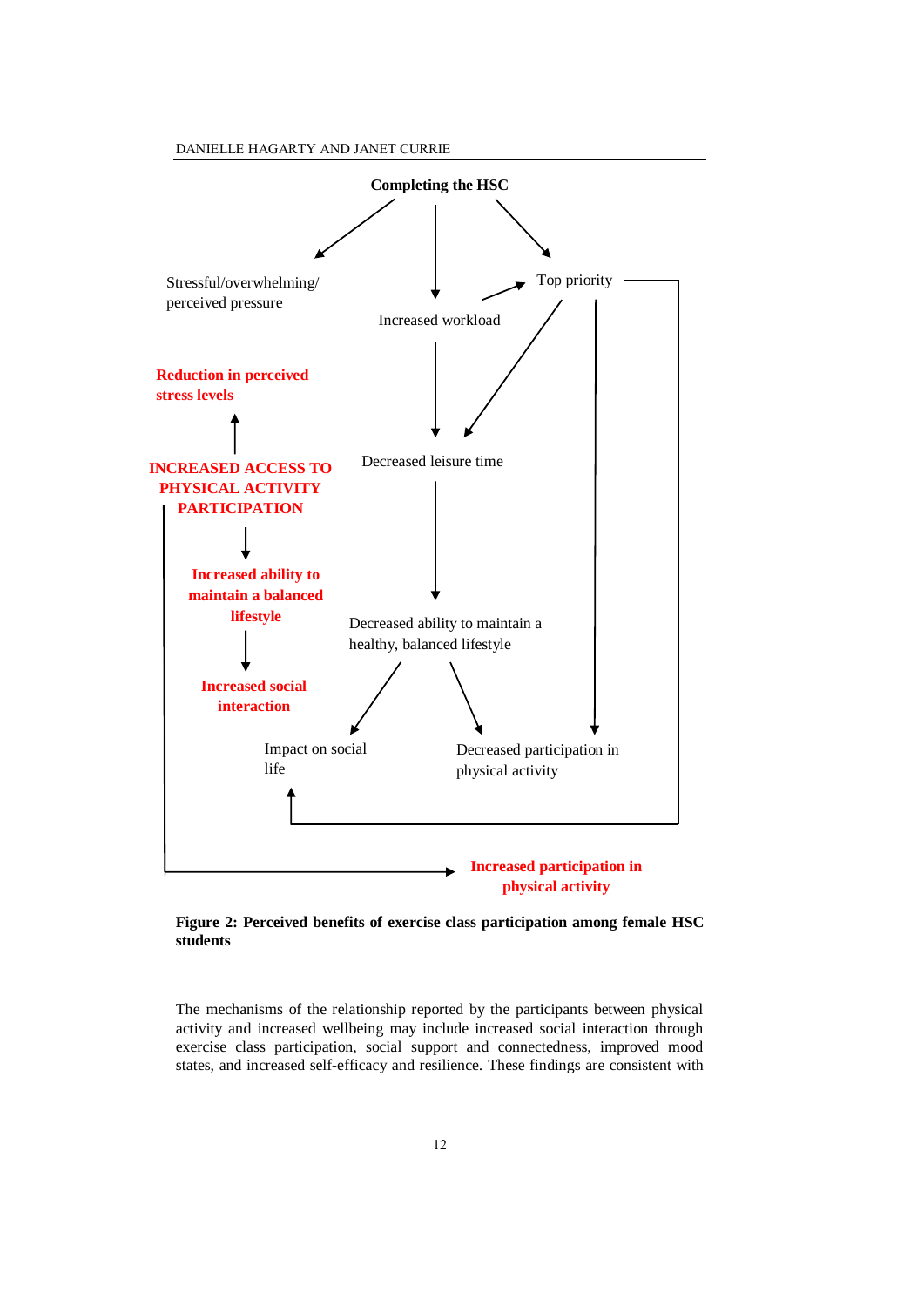Currie's (2010) study, which concluded that the social aspect of an exercise class program was a key factor in instigating participation. A student's friend(s) also need to attend and find the class 'fun'. The current study's findings emphasise the role of social interaction and networking in designing and implementing physical activity programs for adolescent girls. It also reveals the potential influence of peer factors when encouraging girls to be physically active. Social interaction can be the initial incentive for taking part in physical activity and participation, especially in a group setting; however the activity can also foster opportunities for developing new friendships and connections. Lastly, social interaction can help to sustain participation in physical activity by acting as an additional reason or motive to adhere to a program.

As this study was limited to evaluating the benefits of physical activity participation in the form of exercise classes, further research might investigate a broader range of physical activities, for example, walking groups or social team sports. This would enable future researchers to explore the relationship between activity type and any associated social or emotional wellbeing benefits. Secondly, the current study predominantly used subjective qualitative data collection methods. We recommend that objective measures for evaluating improved social and emotional wellbeing among female HSC students related to their exercise class participation be incorporated within future studies. In order to help validate the outcomes, subsequent studies could incorporate psychological inventories such as the Depression Anxiety Stress Scale (used prior to and at the conclusion of the exercise class program). This may be useful in providing further evaluation of physical activity interventions in terms of their capacity to assist with mental wellbeing during the HSC period. Measures of social connectedness and social interaction such as the Social Connectedness Scale (Lee and Robbins 1995) may also provide an objective evaluation of the program's ability to influence social wellbeing.

Participants were recruited from two private secondary schools within Sydney. These particular schools have been reported on the federal government's MySchool website as having 'Community Socio-Educational Advantage' indexes of 1070 and 1172. These scores are above average and towards the upper limit of community socio-educational advantage. Therefore, participants were most likely to be from higher socioeconomic backgrounds. This could be considered a limitation of the study as the participants might already have been experiencing higher levels of overall health and wellbeing and physical activity participation in contrast with students from lower socioeconomic backgrounds.

Due to study approval conditions, this study was limited to accessing students and conducting the classes during Term 2 of the school year. While the participants' perceived stress levels may be have been higher during Term 2 than Term 1, overall levels of HSC-related stress might be higher during Term 3. This is because Term 3 includes the lead-up to the final examinations. Therefore it is not known if the intervention would still be considered as helpful at a more stressful or intense time of the year. The principal researcher conducting the investigation was also the instructor for the exercise class program. This may be considered a possible limitation within the study as the participants may have withheld negative opinions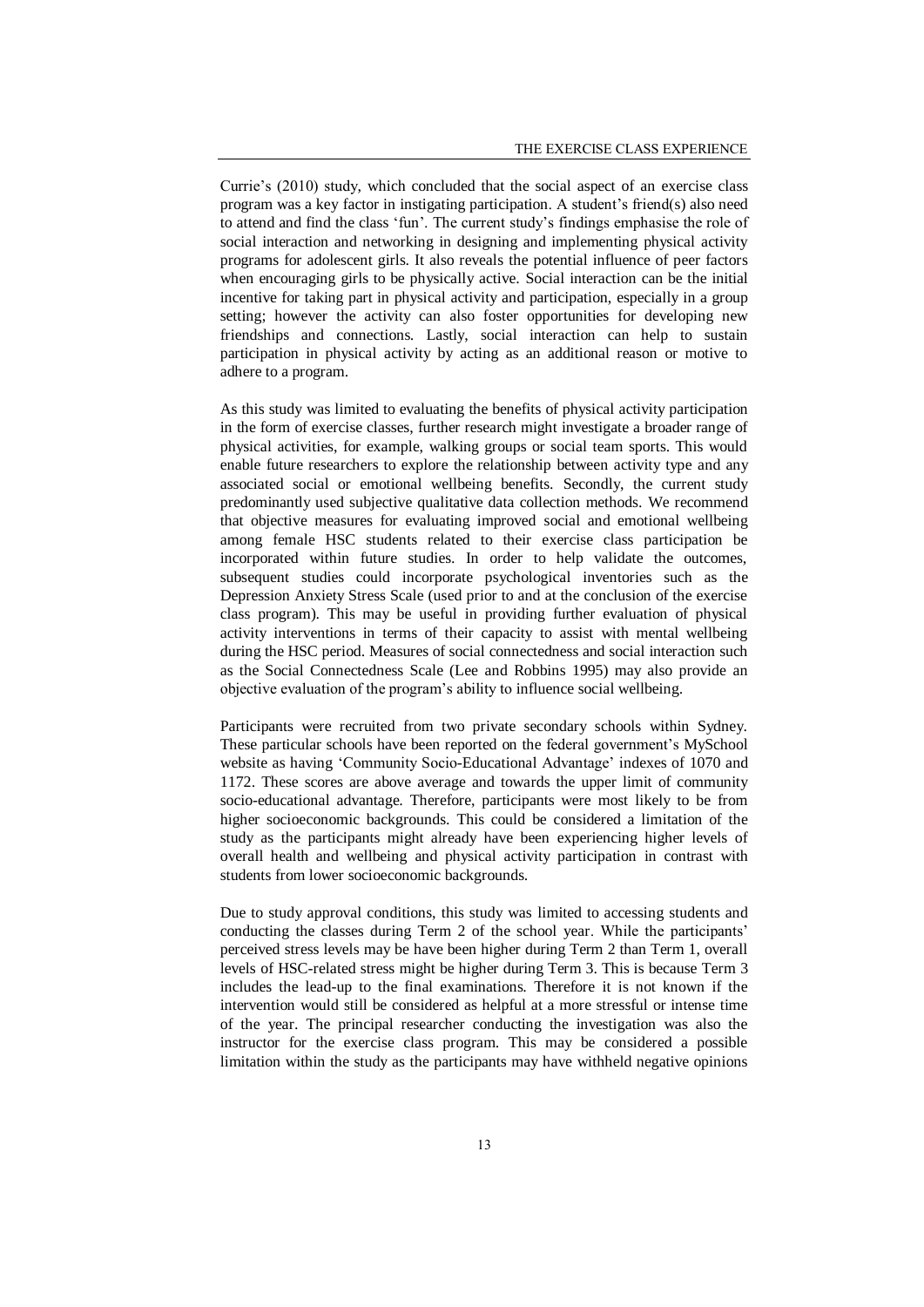regarding their experiences. Also, the group was aware of the researcher's background in health studies, which may have prompted them to provide favourable responses as a means of pleasing or impressing the researcher.

Finally, we found the process of gaining approval for research involving HSC students and then gaining access to the students to be a difficult one. As a result, participant numbers and the types of schools involved in the study were limited. This is a major practical reason for the paucity of research conducted on the area. It was our experience, however, that some teachers appeared too stressed and overburdened by the 'whole HSC experience' to wish to become involved and offer the program *for* the students. Some teachers within High Hills Secondary School expressed concern about student involvement in a research project. They indicated that they felt participation in the study would be likely to place an extra burden on the students and possibly increase stress levels. Statements such as, 'The girls are quite stressed, you know?' and 'It's a really busy time for the students; they really don't have much spare time' represented the general outlook regarding involvement in the study. This is consistent with Robinson et al.'s (2009) explanation for the lack of research that has been conducted to date among this subgroup. Further research should be carried out to investigate stress levels and the impact of the 'HSC year' for teachers, parents and families, as well as students. We believe that wider support for the program is required in future from school leadership and government authorities for it to be a wider success. We also recommend that future studies incorporate a wider demographic to assess the feasibility of exercise class programs for students from a diverse range of socioeconomic and cultural backgrounds.

In conclusion, the findings of the current study suggest that exercise class participation may offer students the chance to improve their social and emotional wellbeing during the HSC period. Providing opportunities for participation in physical activity programs may be a convenient and cost-effective strategy to promote mental health among the wider student community and target the issue of HSC-related stress. It is also important that interventions designed for HSC students provide opportunities for social interaction. We recommend that classes be conducted within supportive and convenient environments offering students the chance to take a healthy break from their demanding study schedules.

#### **References**

- Biddle, SJH and Mutrie, N 2001, *Psychology of physical activity*, Routledge, London.
- Booth, M, Okely, AD, Denney-Wilson, E, Hardy, L, Yang, B and Dobbins, T 2006, *NSW Schools Physical Activity and Nutrition Survey (SPANS) 2004*, NSW Department of Health, Sydney.
- Carless, D and Douglas, K 2010, *Sport and physical activity for mental health*, Blackwell Publishing, Oxford.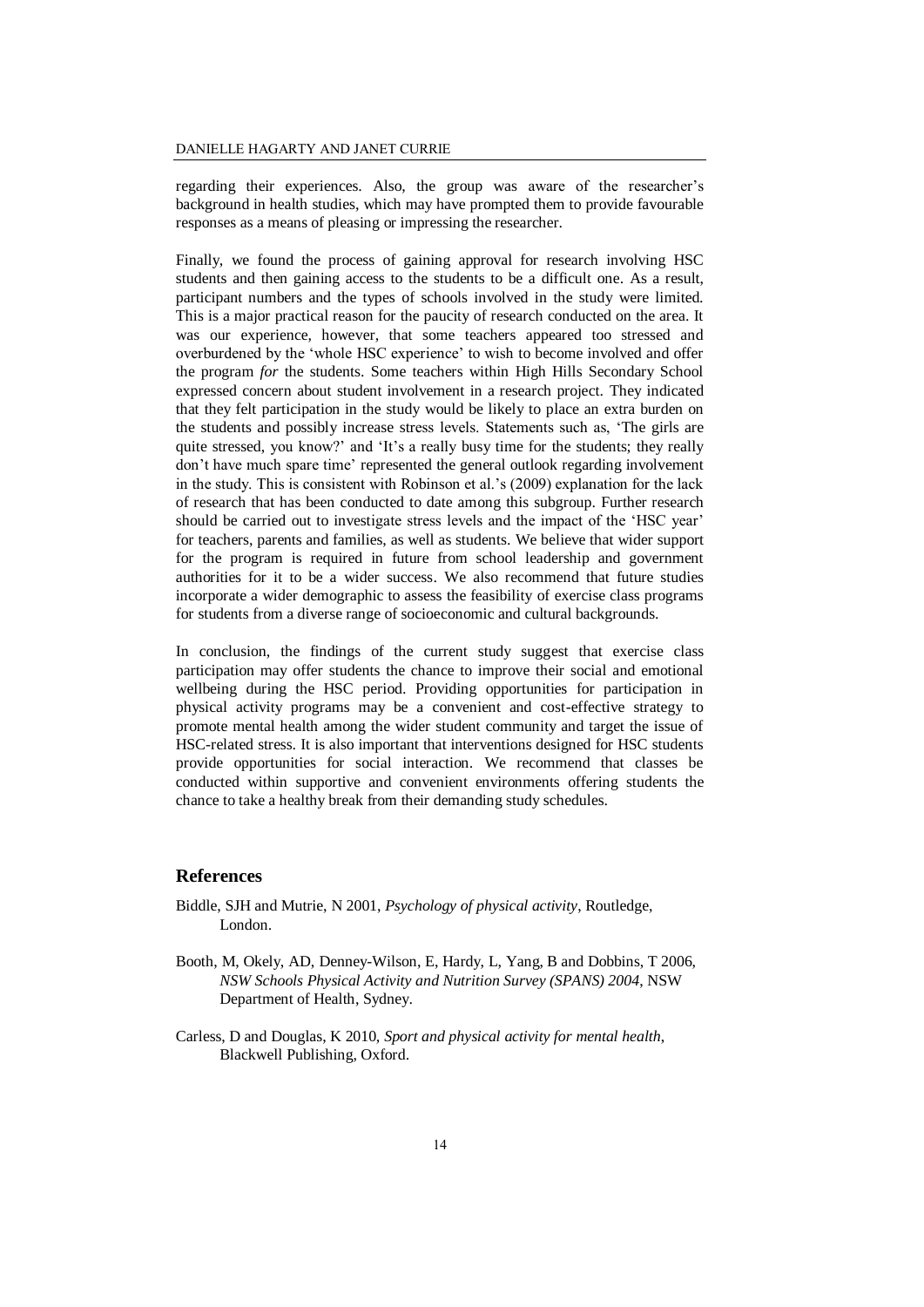- Church, TS and Blair, SN 2009, 'When will we treat physical activity as a legitimate medical therapy … even though it does not come in a pill?' *British Journal of Sports Medicine*, vol. 43, pp. 80–81.
- Craft, LL, Freund, KM, Culpepper, L and Perna, FM 2007, 'Intervention study of exercise for depressive symptoms in women', *Journal of Women's Health*, vol. 16, pp. 1499–1509.
- Currie, J 2010, 'Perceived benefits of exercise class participation for female HSC students', *International Journal of Sport and Society*, vol. 1, pp. 203–210.
- Dishman, RK, Motl, RW and Saunders, R et al. 2004, 'Self-efficacy partially mediates the effect of a school-based physical-activity intervention among adolescent girls', *Preventive Medicine*, vol. 38, pp. 628–636.
- Einstein, DA, Lovibond, PF and Gaston, JE 2000, 'Relationship between perfectionism and emotional symptoms in an adolescent sample', *Australian Journal of Psychology*, vol. 52, pp. 89–93.
- Gaston, J 2008. *Stress, anxiety and the HSC*, Anxiety Research Centre for Emotional Health, Macquarie University, Sydney.
- Greenwood, BN and Fleshner, M 2008, 'Exercise, learned helplessness, and the stress-resistant brain', *Neuromolecular Medicine*, vol. 10, pp. 81–98.
- Hagarty, D and Currie, J 2010, 'Exercise as therapy for HSC stress: who, what, when, where and how?', paper presented at the 11th International Mental Health Conference, Gold Coast, 18–20 August.
- Hodge, GM, McCormick, J and Elliott, R 1997, 'Examination-induced distress in a public examination at the completion of secondary schooling', *British Journal of Educational Psychology*, vol. 67, no. 2, pp. 185–197.
- Hoffman, MD and Hoffman, DR 2007, 'Does aerobic exercise improve pain perception and mood? A review of the evidence related to healthy and chronic pain subjects', *Current Pain and Headache Reports*, vol. 11, pp. 93– 97.
- Jiménez, MG, Martínez, P, Miró, E and Sánchez, AI 2008, 'Bienestar psicológico y hábitos saludables:¿ están asociados a la práctica de ejercicio físico', *International Journal of Clinical and Health Psychology*, vol. 8, pp. 185– 202.
- Knapen, J, Sommerijns, E and Vancampfort, D et al. 2009, 'State anxiety and subjective well-being responses to acute bouts of aerobic exercise in patients with depressive and anxiety disorders', *British Medical Journal*, vol. 43, pp. 756–759.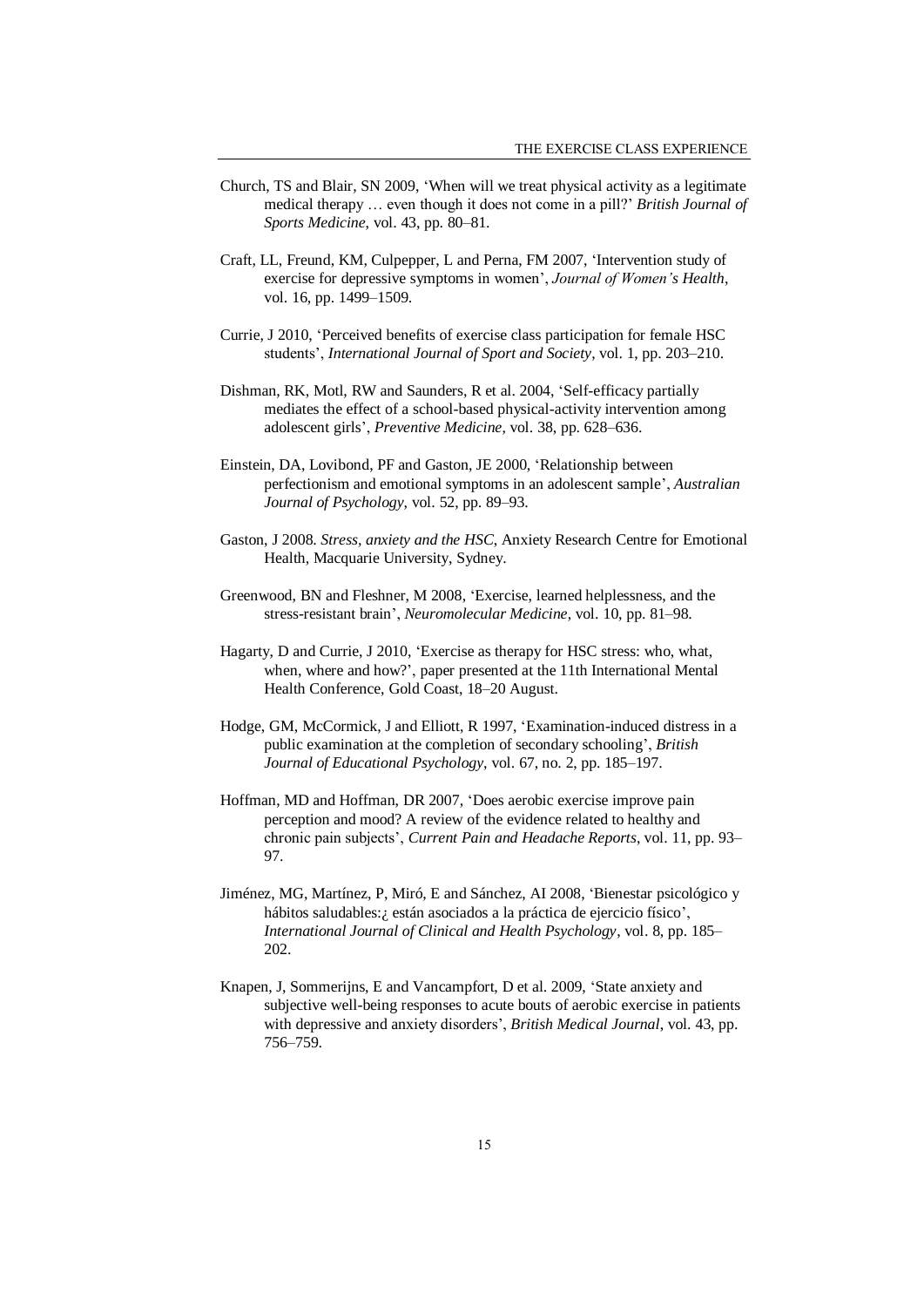- Lee, RM and Robbins, SB 1995, 'Measuring belongingness: the social connectedness and the social assurance scales', *Journal of Counseling Psychology*, vol. 42, pp. 232–241.
- Macquarie University 2011, *Study without Stress Program*, [http://www.emotionalhealthclinic.com.au/index.cfm?page\\_id=1356](http://www.emotionalhealthclinic.com.au/index.cfm?page_id=1356) (accessed 15 June 2011).
- McGraw, K, Moore, S, Fuller, A and Bates, G 2008, 'Family, peer and school connectedness in final year secondary school students', *Australian Psychologist*, vol. 43, pp. 27–37.
- Neumark-Sztainer, D, Story, M, Hannan, PJ, Tharp, T and Rex, J 2003, 'Factors associated with changes in physical activity: a cohort study of inactive adolescent girls', *Archives of Pediatrics and Adolescent Medicine*, vol. 157, pp. 803–810.
- Ng, F, Dodd, S and Berk, M 2007, 'The effects of physical activity in the acute treatment of bipolar disorder: a pilot study', *Journal of Affective Disorders*, vol. 101, pp. 259–262.
- Patton, MQ 1990, *Qualitative evaluation and research methods*, Sage, Newbury Park, CA.
- Peluso, MA and Andrade, LH 2005, 'Physical activity and mental health: the association between exercise and mood', *Clinics*, vol. 60, pp. 61–70.
- Raglin, JS 1990, 'Exercise and mental health: beneficial and detrimental effects', *Sports Medicine*, vol. 9, pp. 323–329.
- Rennemark, M, Lindwall, M, Halling, A and Berglund, J 2009, 'Relationships between physical activity and perceived qualities of life in old age: results of the SNAC study', *Aging and Mental Health*, vol. 13, pp. 1–8.
- Robinson, JA, Alexander, DJ and Gradisar, MS 2009, 'Preparing for Year 12 examinations: predictors of psychological distress and sleep', *Australian Journal of Psychology*, vol. 61, pp. 59–68.
- Salmon, P 2001, 'Effects of physical exercise on anxiety, depression, and sensitivity to stress: a unifying theory', *Clinical Psychology Review*, vol. 21, pp. 33–61.
- Scully, M, Dixon, H, White, V and Beckmann, K 2007, 'Dietary, physical activity and sedentary behaviour among Australian secondary students in 2005', *Health Promotion International*, vol. 22, p. 236.
- Smith, L 2004, 'Changes in student motivation over the final year of high school', *Journal of Educational Enquiry*, vol. 5, pp. 64–85.